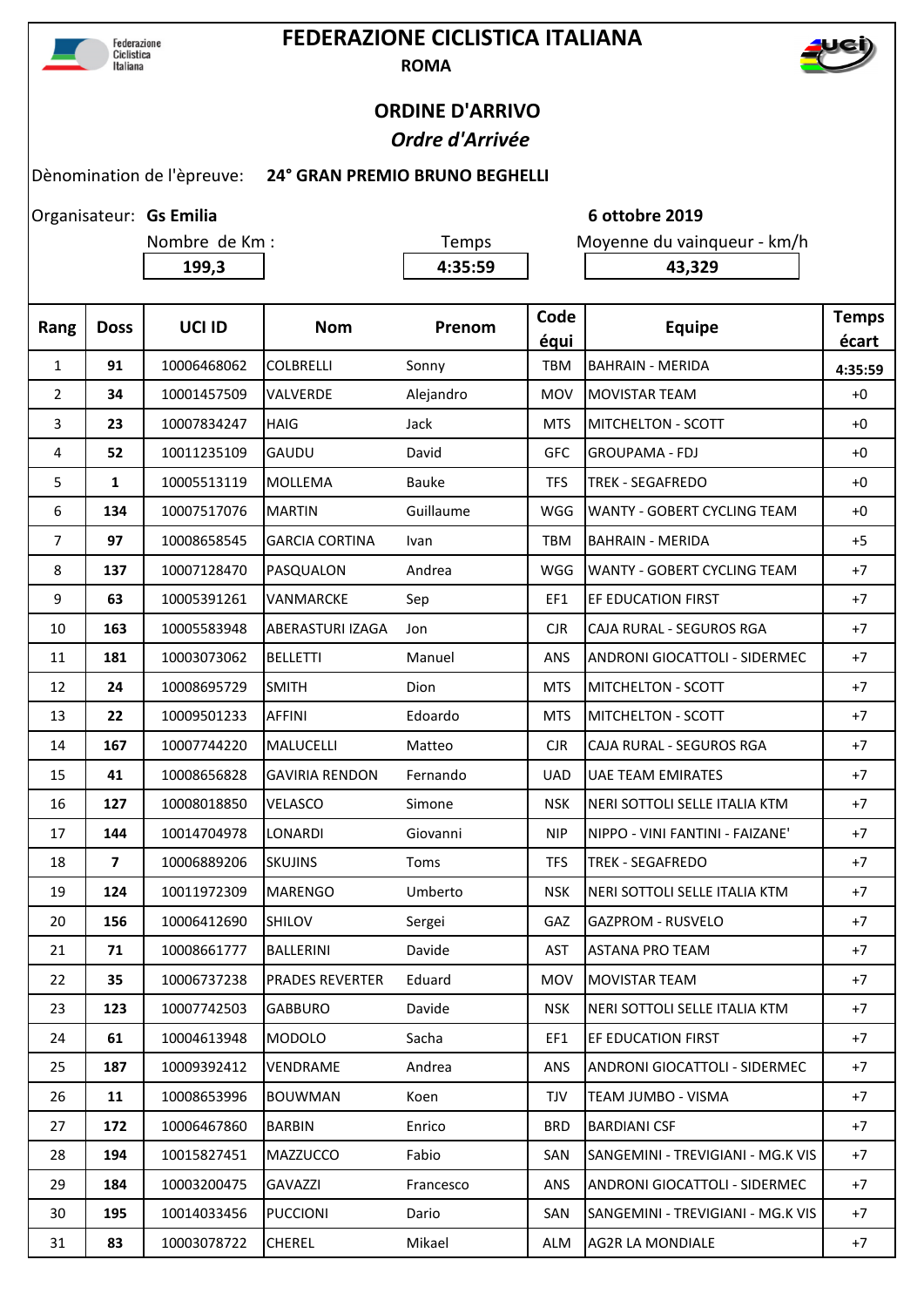| 32 | 115 | 10005489271 | <b>HARDY</b>          | Romain           | <b>PCB</b> | <b>TEAM ARKEA - SAMSIC</b>           | $+7$    |
|----|-----|-------------|-----------------------|------------------|------------|--------------------------------------|---------|
| 33 | 54  | 10007753415 | <b>MOLARD</b>         | Rudy             | <b>GFC</b> | <b>GROUPAMA - FDJ</b>                | $+7$    |
| 34 | 151 | 10005914758 | <b>BOEV</b>           | Igor             | GAZ        | <b>GAZPROM - RUSVELO</b>             | $+7$    |
| 35 | 102 | 10008915492 | <b>BASSO</b>          | Leonardo         | <b>INS</b> | <b>TEAM INEOS</b>                    | $+7$    |
| 36 | 122 | 10011235008 | <b>FORTUNATO</b>      | Lorenzo          | <b>NSK</b> | NERI SOTTOLI SELLE ITALIA KTM        | $+7$    |
| 37 | 171 | 10009505475 | <b>ALBANESE</b>       | Vincenzo         | <b>BRD</b> | <b>BARDIANI CSF</b>                  | $+7$    |
| 38 | 36  | 10007992174 | <b>BARBERO</b>        | Carlos           | <b>MOV</b> | <b>MOVISTAR TEAM</b>                 | $+7$    |
| 39 | 234 | 10008854868 | <b>STACCHIOTTI</b>    | Riccardo         | GTV        | <b>GIOTTI VICTORIA</b>               | $+7$    |
| 40 | 53  | 10009163753 | <b>MADOUAS</b>        | Valentin         | <b>GFC</b> | <b>GROUPAMA - FDJ</b>                | $+7$    |
| 41 | 4   | 10007522332 | GOGL                  | Michael          | TFS.       | <b>TREK - SEGAFREDO</b>              | $+7$    |
| 42 | 104 | 10008673501 | <b>GEOGHEGAN HART</b> | Tao              | <b>INS</b> | <b>TEAM INEOS</b>                    | $+7$    |
| 43 | 182 | 10013879771 | <b>BAIS</b>           | Mattia           | ANS        | <b>ANDRONI GIOCATTOLI - SIDERMEC</b> | $+7$    |
| 44 | 247 | 10010086970 | RAVANELLI             | Simone           | <b>BIC</b> | <b>BIESSE CARRERA</b>                | $+7$    |
| 45 | 107 | 10005894752 | <b>ROSA</b>           | Diego            | <b>INS</b> | <b>TEAM INEOS</b>                    | $+7$    |
| 46 | 145 | 10007947516 | <b>NAKANE</b>         | Hideto           | <b>NIP</b> | NIPPO - VINI FANTINI - FAIZANE'      | $+7$    |
| 47 | 21  | 10007587303 | <b>CHAVES RUBIO</b>   | Jhoan Esteban    | <b>MTS</b> | <b>MITCHELTON - SCOTT</b>            | $+7$    |
| 48 | 142 | 10005397224 | CANOLA                | Marco            | <b>NIP</b> | NIPPO - VINI FANTINI - FAIZANE'      | $+7$    |
| 49 | 162 | 10006658426 | <b>CHERNETSKII</b>    | Sergei           | <b>CJR</b> | CAJA RURAL - SEGUROS RGA             | $+7$    |
| 50 | 33  | 10006916282 | <b>BETANCUR</b>       | Carlos           | <b>MOV</b> | <b>MOVISTAR TEAM</b>                 | $+7$    |
| 51 | 203 | 10006688940 | <b>FICARA</b>         | Pierpaolo        | AMO        | AMORE & VITA - PRODIR                | $+7$    |
| 52 | 133 | 10007245779 | <b>DOUBEY</b>         | Fabien           | WGG        | <b>WANTY - GOBERT CYCLING TEAM</b>   | $+7$    |
| 53 | 161 | 10042286324 | <b>ARANBURU DEBA</b>  | Alexander        | <b>CJR</b> | CAJA RURAL - SEGUROS RGA             | $+7$    |
| 54 | 131 | 10007126147 | <b>DE CLERCQ</b>      | <b>Bart</b>      | WGG        | <b>WANTY - GOBERT CYCLING TEAM</b>   | $+7$    |
| 55 | 26  | 10007807672 | <b>GRMAY</b>          | Tsgabu Gebremary | <b>MTS</b> | MITCHELTON - SCOTT                   | +7      |
| 56 | 86  | 10009419791 | <b>HANNINEN</b>       | Jaakko           | ALM        | <b>AG2R LA MONDIALE</b>              | $+7$    |
| 57 | 73  | 10004766320 | <b>DE VREESE</b>      | Laurens          | AST        | <b>ASTANA PRO TEAM</b>               | $+15$   |
| 58 | 27  | 10011168320 | <b>GROVES</b>         | Kaden            | <b>MTS</b> | <b>MITCHELTON - SCOTT</b>            | $+15$   |
| 59 | 82  | 10007516874 | <b>CHEVRIER</b>       | Clément          | ALM        | <b>AG2R LA MONDIALE</b>              | $+15$   |
| 60 | 17  | 10006444521 | <b>BENNETT</b>        | George           | <b>TJV</b> | TEAM JUMBO - VISMA                   | $+15$   |
| 61 | 15  | 10009812542 | <b>TOLHOEK</b>        | Antwan           | <b>TJV</b> | TEAM JUMBO - VISMA                   | $+15$   |
| 62 | 174 | 10009393523 | <b>ROTA</b>           | Lorenzo          | <b>BRD</b> | <b>BARDIANI CSF</b>                  | $+15$   |
| 63 | 117 | 10009573072 | <b>MAISON</b>         | Jérémy           | <b>PCB</b> | TEAM ARKEA - SAMSIC                  | $+15$   |
| 64 | 81  | 10003230888 | <b>DUPONT</b>         | Hubert           | ALM        | <b>AG2R LA MONDIALE</b>              | $+15$   |
| 65 | 106 | 10016277792 | <b>SOSA CUERVO</b>    | Ivan Ramiro      | <b>INS</b> | <b>TEAM INEOS</b>                    | $+15$   |
| 66 | 114 | 10007995814 | <b>GESBERT</b>        | Elie             | PCB        | TEAM ARKEA - SAMSIC                  | $+15$   |
| 67 | 77  | 10002444784 | SANCHEZ               | Luis León        | AST        | <b>ASTANA PRO TEAM</b>               | $+15$   |
| 68 | 173 | 10011133863 | <b>ROMANO</b>         | Francesco        | <b>BRD</b> | <b>BARDIANI CSF</b>                  | $+15$   |
| 69 | 56  | 10006917494 | REICHENBACH           | Sébastien        | <b>GFC</b> | <b>GROUPAMA - FDJ</b>                | $+20$   |
| 70 | 105 | 10009575395 | <b>MOSCON</b>         | Gianni           | <b>INS</b> | <b>TEAM INEOS</b>                    | $+20$   |
| 71 | 45  | 10002817933 | <b>MORI</b>           | Manuele          | <b>UAD</b> | <b>UAE TEAM EMIRATES</b>             | $+25$   |
| 72 | 3   | 10014404985 | <b>CONCI</b>          | Nicola           | <b>TFS</b> | <b>TREK - SEGAFREDO</b>              | $+25$   |
| 73 | 111 | 10007856677 | <b>BARGUIL</b>        | Warren           | PCB        | TEAM ARKEA - SAMSIC                  | $+30$   |
| 74 | 87  | 10006003270 | WARBASSE              | Lawrence         | ALM        | AG2R LA MONDIALE                     | $+1:09$ |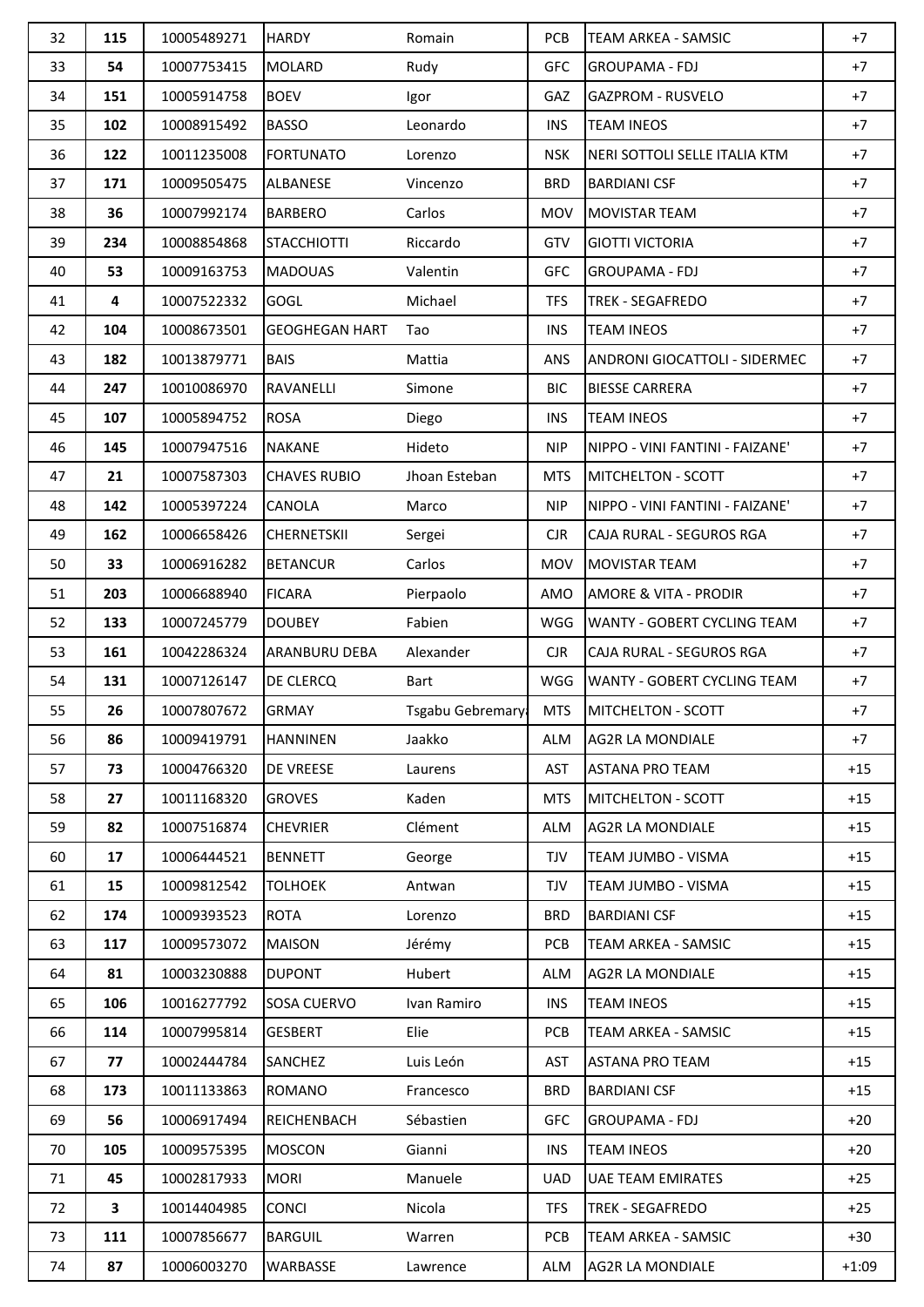| 75         | 72             | 10003272520 | <b>BOARO</b>                    | Manuele         | <b>AST</b> | <b>ASTANA PRO TEAM</b>               | $+1:11$ |
|------------|----------------|-------------|---------------------------------|-----------------|------------|--------------------------------------|---------|
| 76         | 153            | 10008687847 | <b>NYCH</b>                     | Artem           | GAZ        | <b>GAZPROM - RUSVELO</b>             | $+1:16$ |
| 77         | 44             | 10003383159 | <b>MARCATO</b>                  | Marco           | <b>UAD</b> | <b>UAE TEAM EMIRATES</b>             | $+1:18$ |
| 78         | 233            | 10009971580 | <b>ONESTI</b>                   | Emanuele        | GTV        | <b>GIOTTI VICTORIA</b>               | $+1:41$ |
| 79         | 14             | 10008814351 | <b>POWLESS</b>                  | Neilson         | <b>TJV</b> | TEAM JUMBO - VISMA                   | $+1:41$ |
| 80         | 205            | 10004610514 | <b>LUKSEVICS</b>                | <b>Viesturs</b> | AMO        | AMORE & VITA - PRODIR                | $+1:41$ |
| 81         | 93             | 10004556253 | ARASHIRO                        | Yukiya          | <b>TBM</b> | <b>BAHRAIN - MERIDA</b>              | $+1:41$ |
| 82         | 236            | 10007585077 | ZURLO                           | Federico        | GTV        | <b>GIOTTI VICTORIA</b>               | $+1:41$ |
| 83         | 55             | 10002695267 | <b>MORABITO</b>                 | Steve           | GFC        | <b>GROUPAMA - FDJ</b>                | $+1:41$ |
| 84         | 6              | 10007733914 | <b>MOSCA</b>                    | Jacopo          | <b>TFS</b> | <b>TREK - SEGAFREDO</b>              | $+1:41$ |
| 85         | 183            | 10004501891 | <b>FRAPPORTI</b>                | Marco           | ANS        | <b>ANDRONI GIOCATTOLI - SIDERMEC</b> | $+1:41$ |
| 86         | 193            | 10030614291 | <b>GRAZIATO</b>                 | Nicola          | SAN        | SANGEMINI - TREVIGIANI - MG.K VIS    | $+1:41$ |
| 87         | 135            | 10005891217 | <b>MINNAARD</b>                 | Marco           | WGG        | <b>WANTY - GOBERT CYCLING TEAM</b>   | $+1:41$ |
| 88         | 25             | 10014877760 | <b>STANNARD</b>                 | Robert          | <b>MTS</b> | <b>MITCHELTON - SCOTT</b>            | $+1:41$ |
| 89         | 143            | 10006076628 | <b>HATSUYAMA</b>                | Sho             | <b>NIP</b> | NIPPO - VINI FANTINI - FAIZANE'      | $+1:41$ |
| 90         | 75             | 10006009240 | <b>HOULE</b>                    | Hugo            | <b>AST</b> | <b>ASTANA PRO TEAM</b>               | $+1:41$ |
| 91         | 164            | 10007245476 | LASTRA MARTINEZ                 | Jonathan        | <b>CJR</b> | CAJA RURAL - SEGUROS RGA             | $+1:41$ |
| 92         | 165            | 10009519118 | <b>IRISARRI RICON</b>           | Jon             | <b>CJR</b> | CAJA RURAL - SEGUROS RGA             | $+1:41$ |
| 93         | 57             | 10003223919 | <b>ROUX</b>                     | Anthony         | <b>GFC</b> | <b>GROUPAMA - FDJ</b>                | $+1:41$ |
| 94         | 46             | 10009191136 | <b>OLIVEIRA</b>                 | Rui             | <b>UAD</b> | <b>UAE TEAM EMIRATES</b>             | $+3:48$ |
| 95         | 64             | 10010171038 | <b>WALLS</b>                    | Matthew         | EF1        | EF EDUCATION FIRST                   | $+3:48$ |
| 96         | 74             | 10003092765 | CATALDO                         | Dario           | <b>AST</b> | <b>ASTANA PRO TEAM</b>               | $+3:48$ |
| 97         | $\overline{2}$ | 10010034935 | <b>BERNARD</b>                  | Julien          | <b>TFS</b> | TREK - SEGAFREDO                     | $+4:29$ |
| 98         | 177            | 10008688453 | <b>ORSINI</b>                   | Umberto         | <b>BRD</b> | <b>BARDIANI CSF</b>                  | $+4:29$ |
| 99         | 37             | 10007512026 | <b>VERONA QUINTANILL Carlos</b> |                 | MOV        | <b>MOVISTAR TEAM</b>                 | $+4:29$ |
| 100        | 94             | 10008662484 | <b>BAUHAUS</b>                  | Phil            | TBM        | <b>BAHRAIN - MERIDA</b>              | $+4:29$ |
| 101        | 62             | 10007597306 | <b>MORTON</b>                   | Lachlan         | EF1        | EF EDUCATION FIRST                   | $+4:29$ |
| <b>DNS</b> | 132            | 10003235134 | <b>DEGAND</b>                   | Thomas          | WGG        | WANTY - GOBERT CYCLING TEAM          |         |
| <b>DNS</b> | 136            | 10004433688 | <b>BAUGNIES</b>                 | Jerome          | WGG        | <b>WANTY - GOBERT CYCLING TEAM</b>   |         |
| <b>DNS</b> | 196            | 10014612022 | <b>PUGI</b>                     | Gianni          | SAN        | SANGEMINI - TREVIGIANI - MG.K VIS    |         |
| <b>DNS</b> | 202            | 10010991902 | <b>CELANO</b>                   | Danilo          | AMO        | AMORE & VITA - PRODIR                |         |
| <b>DNF</b> | 5              | 10009189015 | <b>MOSCHETTI</b>                | Matteo          | <b>TFS</b> | <b>TREK - SEGAFREDO</b>              |         |
| <b>DNF</b> | 12             | 10007096138 | DE TIER                         | Floris          | TJV        | TEAM JUMBO - VISMA                   |         |
| <b>DNF</b> | 13             | 10005961844 | LINDEMAN                        | Bert-Jan        | <b>TJV</b> | TEAM JUMBO - VISMA                   |         |
| <b>DNF</b> | 16             | 10011208231 | VINGEGAARD                      | Jonas           | TJV        | TEAM JUMBO - VISMA                   |         |
| <b>DNF</b> | 31             | 10009165672 | CARAPAZ                         | Richard         | <b>MOV</b> | <b>MOVISTAR TEAM</b>                 |         |
| <b>DNF</b> | 32             | 10006836763 | LANDA MEANA                     | Mikel           | <b>MOV</b> | <b>MOVISTAR TEAM</b>                 |         |
| <b>DNF</b> | 42             | 10014407009 | <b>DALLA VALLE</b>              | Nicolas         | <b>UAD</b> | UAE TEAM EMIRATES                    |         |
| <b>DNF</b> | 43             | 10002751346 | <b>FERRARI</b>                  | Roberto         | <b>UAD</b> | <b>UAE TEAM EMIRATES</b>             |         |
| <b>DNF</b> | 47             | 10008698153 | <b>TROIA</b>                    | Oliviero        | <b>UAD</b> | UAE TEAM EMIRATES                    |         |
| <b>DNF</b> | 51             | 10002261700 | <b>BONNET</b>                   | William         | <b>GFC</b> | <b>GROUPAMA - FDJ</b>                |         |
| <b>DNF</b> | 65             | 10009484358 | CAICEDO                         | Jonathan        | EF1        | EF EDUCATION FIRST                   |         |
| <b>DNF</b> | 66             | 10006384196 | <b>MCLAY</b>                    | Daniel          | EF1        | EF EDUCATION FIRST                   |         |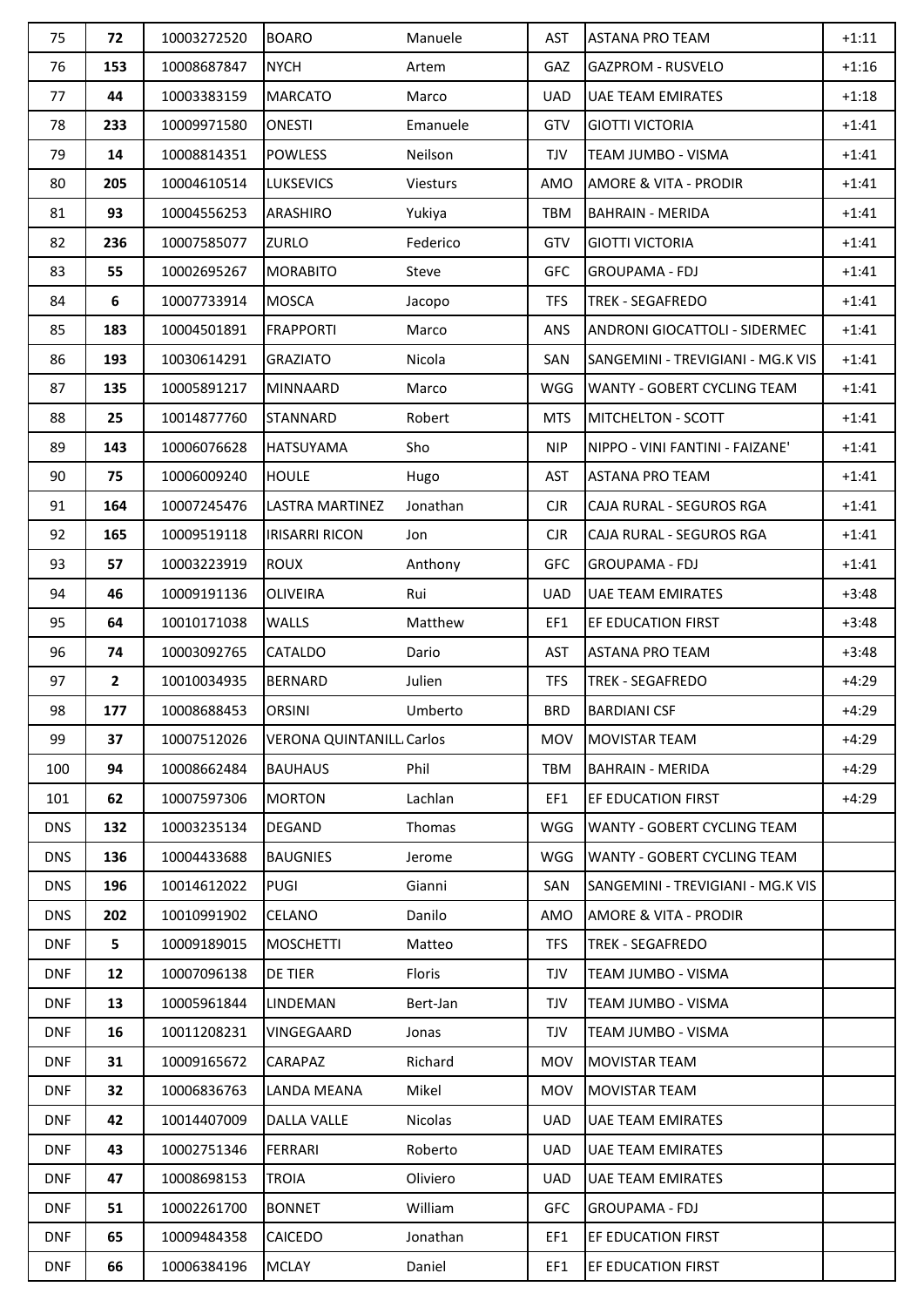| <b>DNF</b> | 67  | 10009817188 | <b>VAN DEN BERG</b>       | Julius             | EF1        | <b>EF EDUCATION FIRST</b>            |  |
|------------|-----|-------------|---------------------------|--------------------|------------|--------------------------------------|--|
| <b>DNF</b> | 76  | 10003401246 | <b>FUGLSANG</b>           | Jakob              | AST        | <b>ASTANA PRO TEAM</b>               |  |
| <b>DNF</b> | 84  | 10008681278 | <b>LATOUR</b>             | Pierre             | ALM        | <b>AG2R LA MONDIALE</b>              |  |
| <b>DNF</b> | 85  | 10003261709 | <b>FRANK</b>              | Mathias            | ALM        | <b>AG2R LA MONDIALE</b>              |  |
| <b>DNF</b> | 95  | 10009700889 | <b>GAROSIO</b>            | Andrea             | <b>TBM</b> | <b>BAHRAIN - MERIDA</b>              |  |
| <b>DNF</b> | 96  | 10002427913 | <b>SIEBERG</b>            | Marcel             | <b>TBM</b> | <b>BAHRAIN - MERIDA</b>              |  |
| <b>DNF</b> | 101 | 10009584489 | <b>BERNAL GOMEZ</b>       | Egan Arley         | <b>INS</b> | <b>TEAM INEOS</b>                    |  |
| <b>DNF</b> | 112 | 10014621318 | <b>DOLEATTO</b>           | Aurélien           | PCB        | <b>TEAM ARKEA - SAMSIC</b>           |  |
| <b>DNF</b> | 113 | 10005548380 | <b>FEILLU</b>             | <b>Brice</b>       | <b>PCB</b> | TEAM ARKEA - SAMSIC                  |  |
| <b>DNF</b> | 116 | 10007256590 | LE ROUX                   | Romain             | <b>PCB</b> | <b>TEAM ARKEA - SAMSIC</b>           |  |
| <b>DNF</b> | 121 | 10015722266 | <b>BARTOLOZZI</b>         | Andrea             | <b>NSK</b> | NERI SOTTOLI SELLE ITALIA KTM        |  |
| <b>DNF</b> | 125 | 10023470950 | <b>IACCHI</b>             | Alessandro         | <b>NSK</b> | NERI SOTTOLI SELLE ITALIA KTM        |  |
| <b>DNF</b> | 126 | 10008653087 | <b>SCHÖNBERGER</b>        | Sebastian          | <b>NSK</b> | NERI SOTTOLI SELLE ITALIA KTM        |  |
| <b>DNF</b> | 141 | 10014739940 | <b>BOU COMPANY</b>        | Joan               | <b>NIP</b> | NIPPO - VINI FANTINI - FAIZANE'      |  |
| <b>DNF</b> | 146 | 10016193021 | OSORIO CARVAJAL           | Alejandro          | <b>NIP</b> | NIPPO - VINI FANTINI - FAIZANE'      |  |
| <b>DNF</b> | 147 | 10010085859 | <b>BAGIOLI</b>            | Nicola             | <b>NIP</b> | NIPPO - VINI FANTINI - FAIZANE'      |  |
| <b>DNF</b> | 152 | 10014356485 | <b>KULIKOVSKIY</b>        | Alexandr           | GAZ        | <b>GAZPROM - RUSVELO</b>             |  |
| <b>DNF</b> | 154 | 10010201350 | <b>RIKUNOV</b>            | Petr               | GAZ        | <b>GAZPROM - RUSVELO</b>             |  |
| <b>DNF</b> | 155 | 10006795337 | <b>SHALUNOV</b>           | Evgeny             | GAZ        | <b>GAZPROM - RUSVELO</b>             |  |
| <b>DNF</b> | 157 | 10009986233 | KURIYANOV                 | Stepan             | GAZ        | <b>GAZPROM - RUSVELO</b>             |  |
| <b>DNF</b> | 166 | 10008693204 | RODRIGUEZ MARTIN Cristian |                    | $C$ JR     | CAJA RURAL - SEGUROS RGA             |  |
| <b>DNF</b> | 175 | 10014429843 | SAVINI                    | Daniel             | <b>BRD</b> | <b>BARDIANI CSF</b>                  |  |
| <b>DNF</b> | 176 | 10005503217 | <b>GUARDINI</b>           | Andrea             | <b>BRD</b> | <b>BARDIANI CSF</b>                  |  |
| <b>DNF</b> | 185 | 10010985636 | MUÑOZ GIRALDO             | Daniel             | ANS        | ANDRONI GIOCATTOLI - SIDERMEC        |  |
| <b>DNF</b> | 186 | 10002844710 | <b>MONTAGUTI</b>          | Matteo             | ANS.       | <b>ANDRONI GIOCATTOLI - SIDERMEC</b> |  |
| <b>DNF</b> | 191 | 10029787367 | <b>CIUCCARELLI</b>        | Riccardo           | SAN        | SANGEMINI - TREVIGIANI - MG.K VIS    |  |
| <b>DNF</b> | 197 | 10010970579 | <b>SALVIETTI</b>          | Niccolo'           | SAN        | SANGEMINI - TREVIGIANI - MG.K VIS    |  |
| <b>DNF</b> | 201 | 10005573036 | APPOLLONIO                | Davide             | AMO        | <b>AMORE &amp; VITA - PRODIR</b>     |  |
| <b>DNF</b> | 204 | 10009397967 | <b>HISHINUMA</b>          | Yukinori           | AMO        | <b>AMORE &amp; VITA - PRODIR</b>     |  |
| <b>DNF</b> | 206 | 10013361833 | <b>MEUCCI</b>             | Andrea             | AMO        | <b>AMORE &amp; VITA - PRODIR</b>     |  |
| <b>DNF</b> | 211 | 10030626015 | <b>BARONCINI</b>          | Filippo            | <b>BHP</b> | BELTRAMITSA HOPPLA' PETROLI FIRENZE  |  |
| <b>DNF</b> | 212 | 10035392553 | CASTAÑO MUÑOZ             | Sebastian Alexande | <b>BHP</b> | BELTRAMITSA HOPPLA' PETROLI FIRENZE  |  |
| <b>DNF</b> | 213 | 10011150536 | ŠTOČEK                    | Matúš              | <b>BHP</b> | BELTRAMITSA HOPPLA' PETROLI FIRENZE  |  |
| <b>DNF</b> | 214 | 10014432570 | <b>FIASCHI</b>            | Tommaso            | <b>BHP</b> | BELTRAMITSA HOPPLA' PETROLI FIRENZE  |  |
| <b>DNF</b> | 215 | 10029858705 | PARISINI                  | Nicolo'            | <b>BHP</b> | BELTRAMITSA HOPPLA' PETROLI FIRENZE  |  |
| <b>DNF</b> | 216 | 10053637950 | PENA MOLANO               | Wilson Estiben     | <b>BHP</b> | BELTRAMITSA HOPPLA' PETROLI FIRENZE  |  |
| <b>DNF</b> | 217 | 10029728157 | <b>PESENTI</b>            | Thomas             | <b>BHP</b> | BELTRAMITSA HOPPLA' PETROLI FIRENZE  |  |
| <b>DNF</b> | 221 | 10014477333 | MEO                       | Felix James        | <b>CPK</b> | <b>TEAM COLPACK</b>                  |  |
| <b>DNF</b> | 222 | 10019372601 | <b>DOUBLE</b>             | Paul               | <b>CPK</b> | <b>TEAM COLPACK</b>                  |  |
| <b>DNF</b> | 223 | 10013100135 | <b>DURANTI</b>            | Jalel              | <b>CPK</b> | <b>TEAM COLPACK</b>                  |  |
| <b>DNF</b> | 225 | 10016317000 | PIERANTOZZI               | Lucio              | <b>CPK</b> | <b>TEAM COLPACK</b>                  |  |
| <b>DNF</b> | 226 | 10009335929 | <b>ROCCHETTI</b>          | Filippo            | <b>CPK</b> | <b>TEAM COLPACK</b>                  |  |
| <b>DNF</b> | 227 | 10007518288 | <b>TONIATTI</b>           | Andrea             | <b>CPK</b> | <b>TEAM COLPACK</b>                  |  |